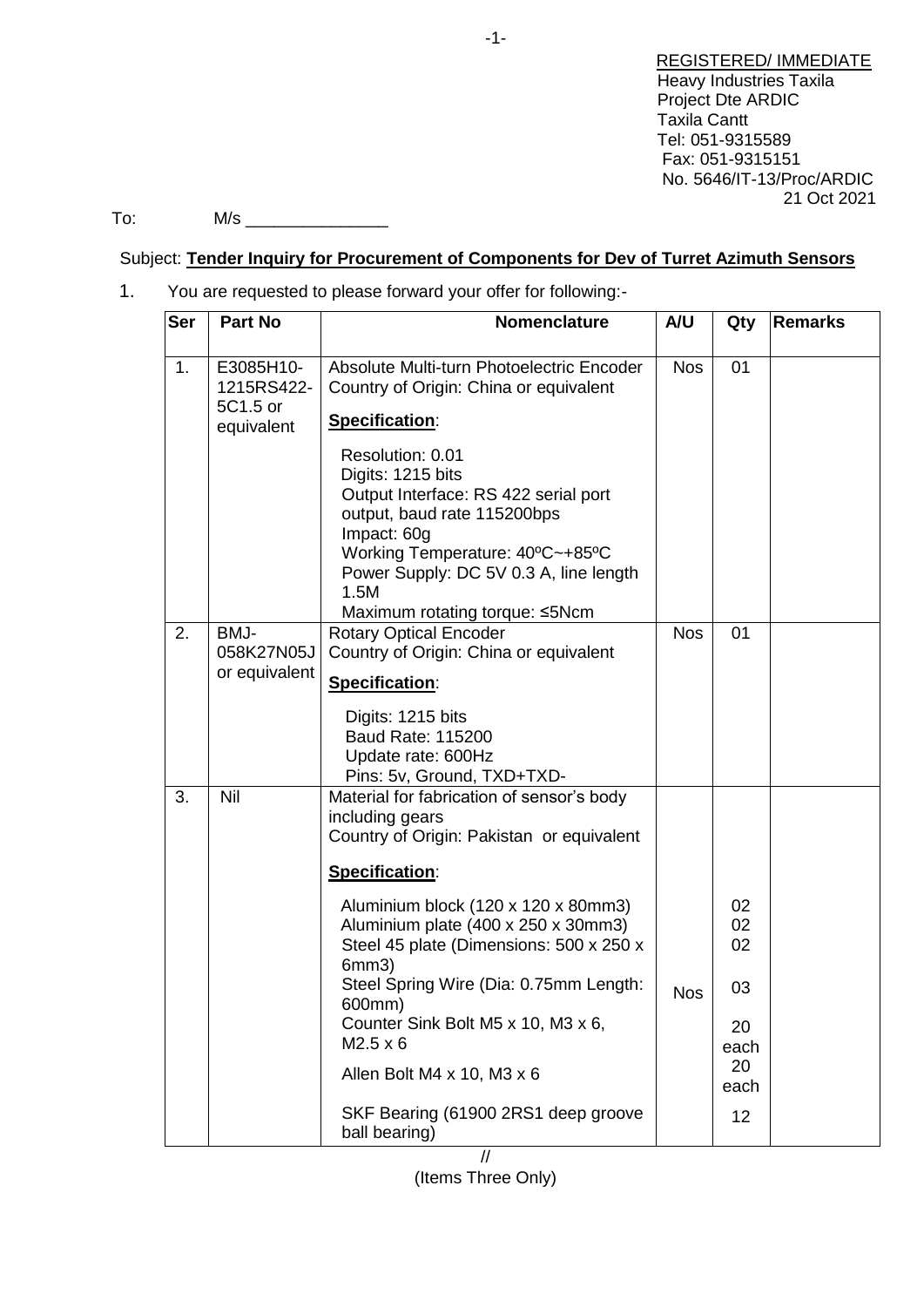2. Rates will be quoted on **FOR Taxila Cantt** basis. Offer best competitive price while submitting your quotation.

3. Over writing and cutting of any nature in the quotation will not be accepted.

4. Part-I and Part-II quotations will be enclosed in separate sealed envelopes for each tender inquiry. For identification purpose, the words "**TECHNICAL QUOTATION PART-I WITHOUT PRICE"** and **COMMERCIAL QUOTATION (PART-II) WITH PRICE"** shall be written in BLOCK CAPITAL LETTERS on the respective sealed envelopes which will be placed in a large envelope bearing complete details of the tender as under:-

Please forward your quotation not later than **11 Nov 2021 at 10:30 hours**. The address on the envelope will be indicated as under:-

#### **BID REGISTERED**

# **TENDER INQUIRY NO. 5646/IT- 13/Proc/ARDIC dated 21 Oct 2021 TO BE OPENED ON. 11 Nov 2021**

To: PROCUREMENT OFFICER ARDIC HIT TAXILA CANTT

FROM M/S\_\_\_\_\_\_\_\_\_\_\_\_\_\_\_\_\_\_\_\_\_\_\_\_

IT FOR \_\_\_\_\_\_\_\_\_\_\_\_\_\_\_\_\_\_\_\_\_\_\_\_

5. **Delivery of Tender:** The tender/bid will be enclosed in a sealed envelope which will be invariably marked with "Bid against Tender Inquiry No. **5646/IT- 13/Proc/ARDIC dated 21 Oct 2021**" and complete address. The tender if brought by hand, will be handed over to security staff on duty at **ARDIC Gate for placing the same in bid box (available at the ARDIC Gate**). The bid will not be brought by hand by any firm while visiting the office of Proc officer (ARDIC). Moreover if required

endorsements are found missing, the bid will be liable for rejection. 6. The bid must be dropped in the bid box, latest by 1030 hours on **11 Nov 2021**, at ARDIC Gate. **The bid will be opened same day at 1100 hours** in the presence of the available representative of the firms in ARDIC HIT Taxila Cantt. **No bid will be entertained / considered after 1030 hours,** on the aforementioned date.

7. All papers must be signed and stamped and items not quoted / quoted must be mentioned clearly.

8. All clauses/terms mentioned in this inquiry will be considered accepted by the bidding firms, even if no reference to them is given in the respective offers.

9. **Postal order for Rs. 200/- (Rupees Two Hundred) as a tender fee, in favor of MD (ARDIC)** HIT Taxila Cantt, will invariably be enclosed with the technical offer, failing which the bid will be ignored.

10. Firms are instructed NOT to send Telex and Fax bids. Such bids/offers would not be accepted.

11. Please confirm receipt of the tender inquiry immediately and also intimate your participation or otherwise in this tender inquiry. In case any firm does not wish to bid, then it should return the tender inquiry documents at the earliest.

12. HIT reserves its right to cancel the bidding process with reason but without any obligation to justify such a reason.

13. The store is required to be delivered at Store Sec ARDIC, Taxila Cantt within 30 days from the date of signing of the contract.

14. The offered price quoted must be firm, final and inclusive of all taxes, packing, handling charges etc and delivery at HIT Taxila Cantt.

15. **Offers must remain open valid for 120 days** from the date of opening of the tender.

16. The store will be packed in standard grade, worthy of transportation by the means adopted.

17. This inquiry may not be taken as an indication of subsequent supply order and does not in any way commit HIT to purchase the items offered.

18. Warranty period will be one year from the date of issuance of CRV of the stores.

19. In case of failure to supply the stores within the stipulated periods, liquidated damages at the rate of 2% but not less than 1% of amount involved per month and maximum value not more than 10% of contracted store value or a part there-of will be levied.

## 20. **Payment Terms**

a. Payments will be made either by CMA (DP), Rawalpindi or CMA (HIT) Taxila Cantt, through cheques against pre-receipted bills (duly affixed with revenue

stamps) alongwith professional tax certificates (attested photocopies) of the suppliers after delivery and acceptance of stores.